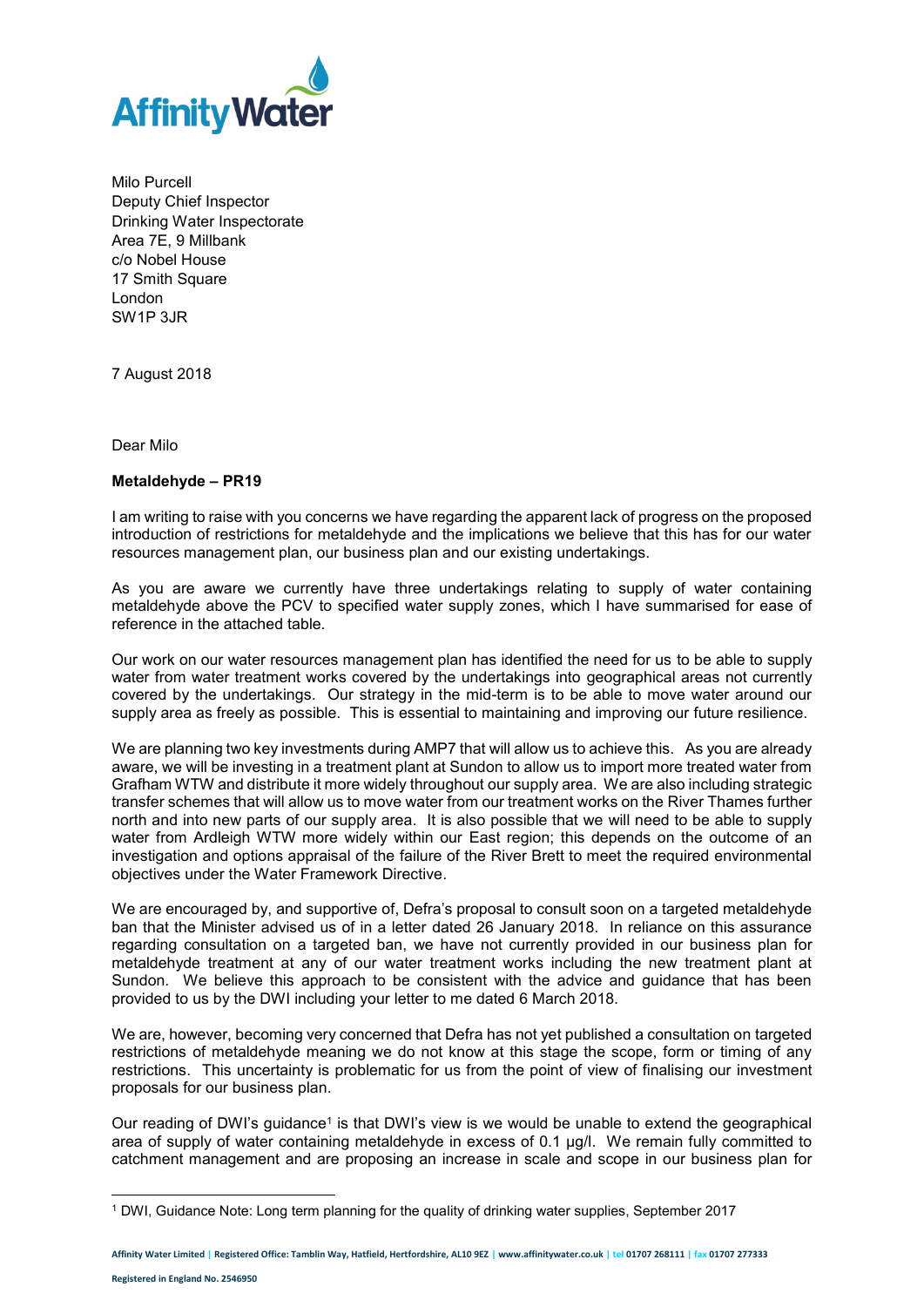

AMP7. However, we are concerned that catchment management alone is unlikely to be effective at reducing metaldehyde sufficiently to meet the standard at all times. There is a risk that if restrictions are either not implemented or are ineffective, we would be unable to supply water from our new treatment plant at Sundon and our River Thames based works into new areas. This creates a risk that we invest £48m in new assets that we are unable to use. It would also leave us unable to make sustainability reductions that the Environment Agency is seeking while at the same time keeping our customers supplied with water.

We therefore wish to seek the DWI's view at this stage regarding its willingness to review our existing undertakings in relation to metaldehyde to extend the geographical area to which they relate. I would be grateful for an early response to my letter because your response will inform finalisation of our business plan submission to Ofwat on 3 September 2018.

Yours sincerely

Eddie Lintott Water Quality Manager (Compliance & Regulation)